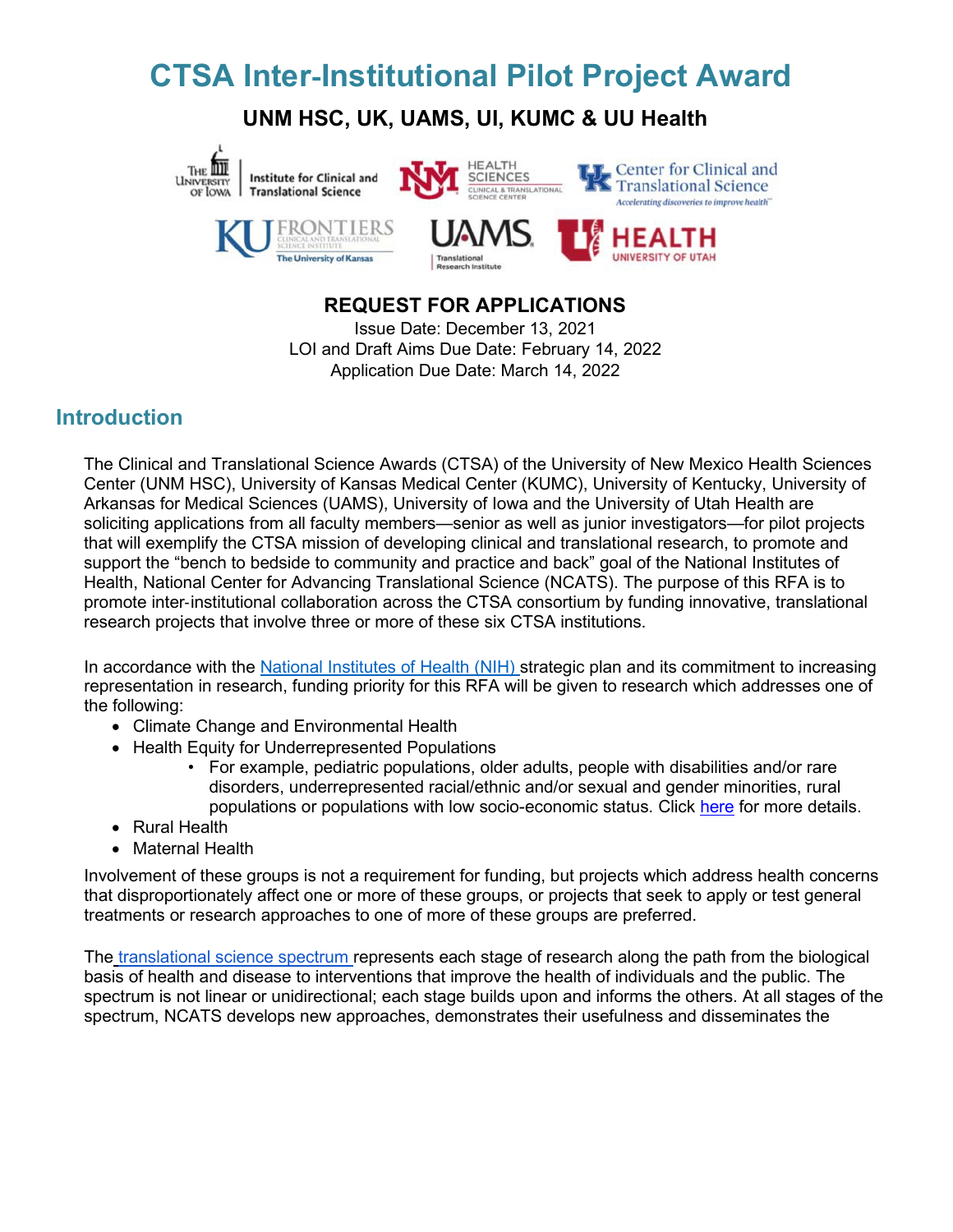findings. Patient and/or community involvement is a critical feature of all stages in translation. **Purely non-human animal research does not qualify for funding under this program.**

The research activities at each participating site will be funded by that institution's CTSA. Because each institution participating in this program decides how much funding will be devoted to the program, the amount of funding available will vary depending on the institutions of the investigators involved in a proposal. It is anticipated that funds **up to \$25,000** direct costs per project per participating institution may be available for these collaborative projects.

**Please note**: *All funds not spent by the end date of the CTSA Inter*‐*Institutional Pilot Project Award will be returned to the participating institution and NIH. Extensions are not allowed.* **Application Deadline, Notice of Awards and Funding Cycle**

Collaborating Principal Investigators will submit a single combined application within the REDCap Cloud database by filling in an online survey. Qualified applicants will be notified of the link after the Letter of Intent. The full application is due on **March 14, 2022 by 5:00pm Central Time.** Applications that are late or do not adhere to the instructions may be administratively denied.

**Application Release Date:** December 13, 2021 **Letter of Intent & Draft Aims Deadline:** February 14, 2022 **Notice of Application Link:** February 22, 2022 **Application Deadline:** March 14, 2022 5:00 pm CT **Notice of intent to fund at each CTSA:** April 8, 2022 **Just In Time Period:** April 11, 2022 – May 9, 2022 **Earliest Award Announcement:** May 10, 2022 **Funding Cycle:** July 1, 2022 – June 30, 2023

### **Eligibility and Project Requirements**

- Principal Investigators for these awards must be members of a participating institution's faculty (junior or senior investigators - all title series including regular, research, clinical and special).
- Successful projects will exemplify the CTSA's mission of developing clinical and translationalresearch.
- Awardees will be required to submit a progress report approximately six months after receipt of funding and final progress report at the end of the project.
- Projects must be approved at each participating CTSA in order to qualify for funding.
- At least three of the participating CTSAs must be collaborating on the same application.
- The collaborating PI's must complete one application with separate budgets, one budget for each participating institution.

### **Evaluation Criteria**

Applications should be well written and succinct. The review committee will consist of peers with a background in the field of study. The committee will review each application and make funding recommendations to the CTSA Principal Investigators at each participating institution, who will make final funding decisions. Each application will be reviewed using the following criteria:

Overall Impact:

- 1. Innovation
- 2. Significance
- *3.* Approach (should include evaluation of the *integration of underrepresented and/or underserved populations*, approaches to *articulated research barriers*, and demonstration of feasible and *generalizable translational research solutions, team science and interdisciplinary collaboration).*
- 4. Environment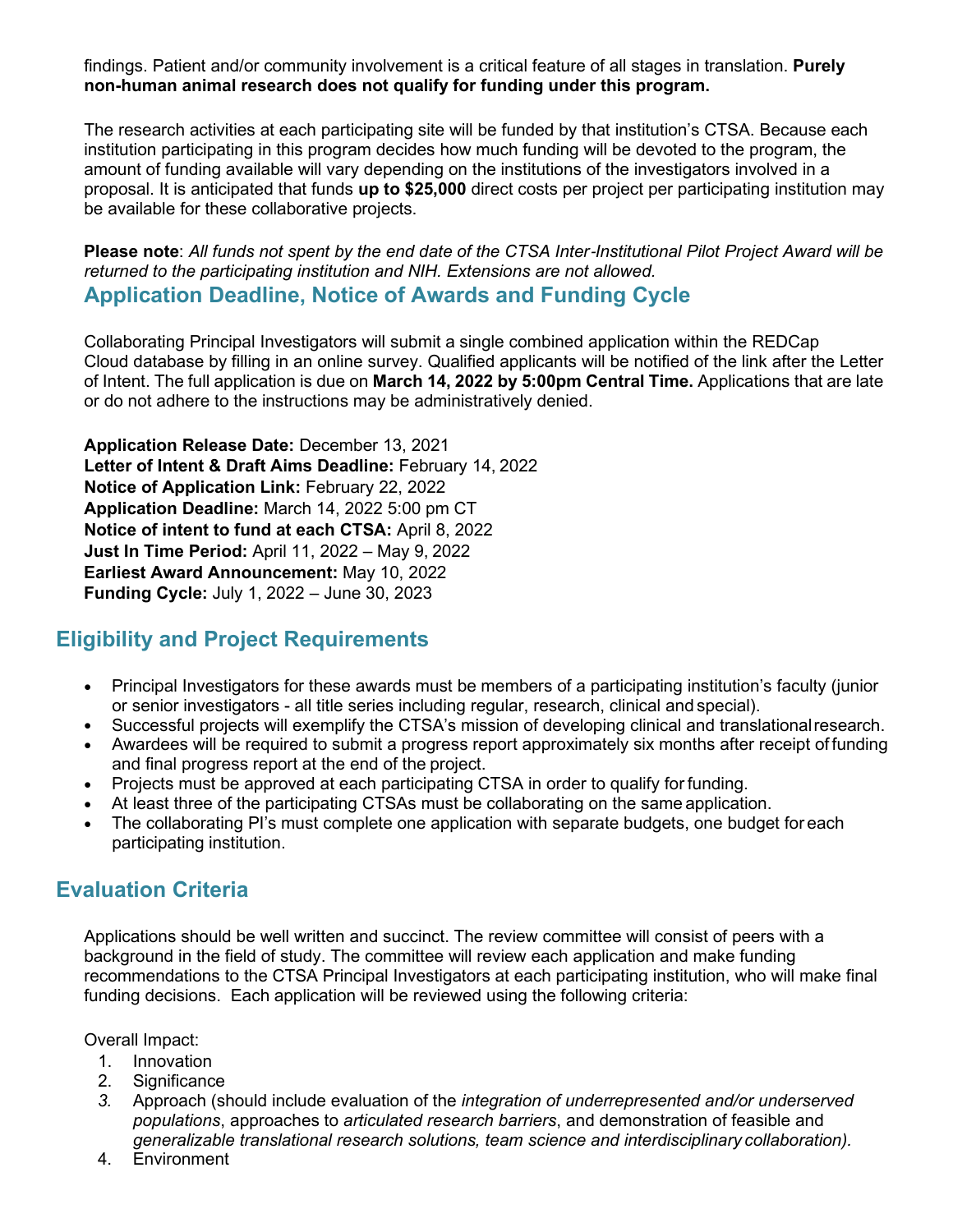5. Investigator (including an evaluation of the status of prior pilot funding awards and the outcomes from those studies, if applicable)

Additional review considerations will include:

- 6. Plan for and probability that this project will lead to extramural funding
- 7. Alignment with CTSA programmatic goals
- 8. "Go/No Go" Milestones (suggested by the investigator and/or established by the review committee)<br>9. Budgetary Considerations
- **Budgetary Considerations**
- 10. Regulatory Approvals
- 11. Letters of Support and Commitment

### **Presentations and Publications**

- Awardees are expected to submit collaborative extramural grants
- Awardees are expected to publish their findings in scholarly peer-reviewed journals and present their research at professional meetings
- All publications, grants, and presentations resulting from research funded by the CTSA should cite the CTSA as a contributing source of support and indicate the institution's NIH CTSA grant number per the table on the last page of this document
- Investigators are responsible for submitting any peer‐reviewed journal articles resulting from research funded by this award to PubMed Central, the NIH digital archive of biomedical and life sciences journal literature. See <https://grants.nih.gov/grants/guide/notice-files/NOT-OD-08-033.html>

# **Budget Guidelines**

Separate budgets will need to be submitted by each participating institution. Typical expenses include laboratory supplies, small equipment, participant costs, consultants, or support for pre-doctoral students (note: if working in the lab, not as trainees), technicians, or research assistants. Details of services offered by each Institutional CTSA can be found at the individual web sites of the parent CTSAs listed in the table on the last page of this document.

The following costs are *not* covered by these awards:

- faculty salaries (institution specific policies differ, contact your CTSA office)
- postdoctoral salaries
- non‐institutional staff salaries
- graduate student stipends or tuition
- travel that is not directly related to the conduct of research
- administrative or office costs (e.g., office supplies, telephone, etc.)
- meals or hospitality (i.e., no food, beverages, or alcohol)
- other items typically supported by indirect costs
- monetary clinic incentives
- awards are not transferable to any other institution

# **IRB Guidelines**

All projects involving human subjects research are required to receive IRB approval before funding is released. Some projects may be required to use a single IRB (sIRB). Some projects may also be required to undergo the NCATS human subject prior approval process. Because these requirements and processes vary across the CORES institutions, each LOI and proposed project will be reviewed by the involved institutions' CORES admin team to determine the appropriate IRB requirements. Once established, each applicant/team is required to meet all established IRB deadlines and comply with all information requests. Failure to meet deadlines or respond to information requests in a timely manner may result in the administrative removal of the non-compliant institution from the project team. Depending on the number of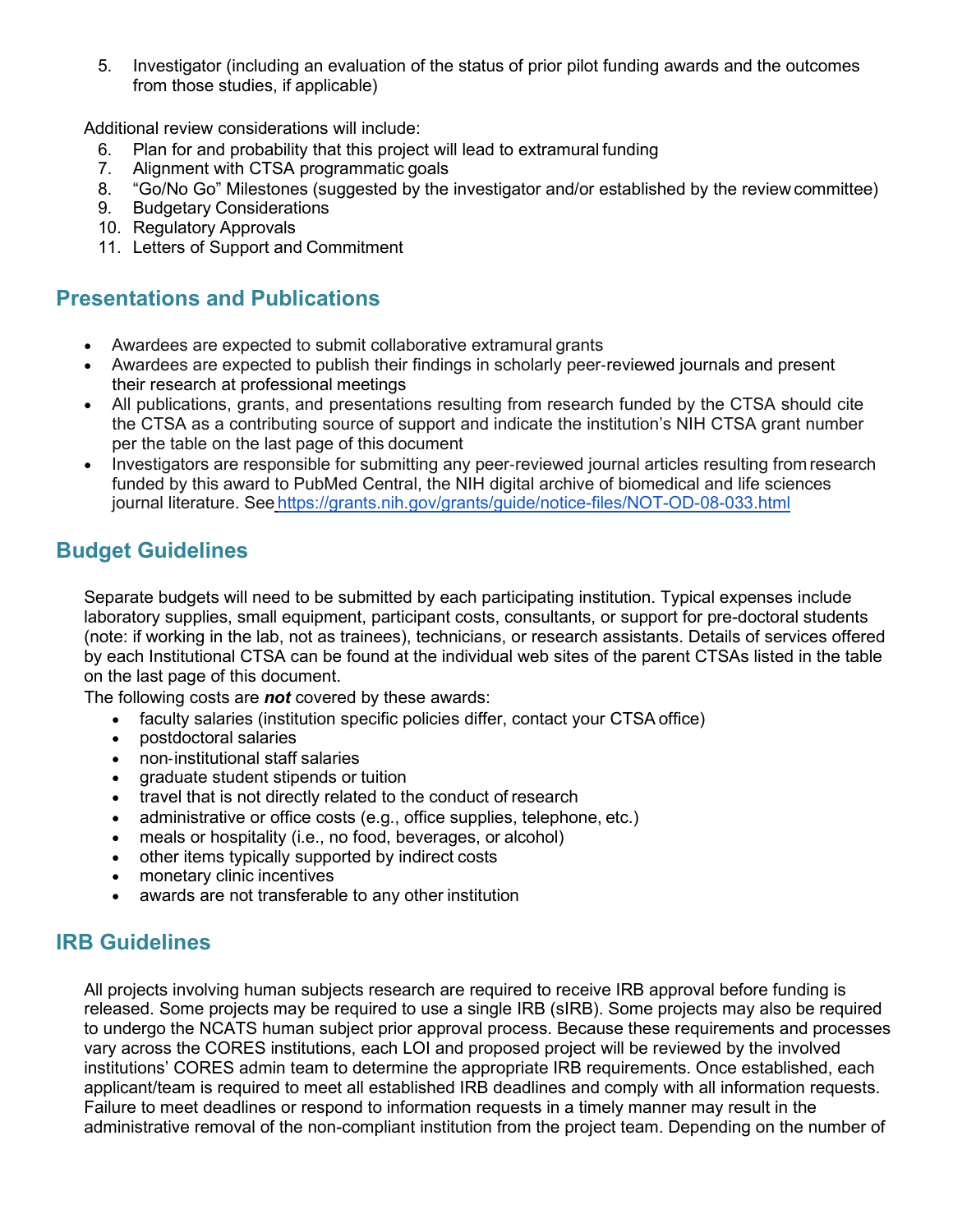collaborating institutions in the project, this may mean that the minimum collaboration requirement is no longer met, and the project as a whole will be disqualified.

If your study is conducting human subjects research, a single IRB will be required. If the study IRB has not been approved by all sites within 60 days after award announcement to the Contact PI, your project may be administratively withdrawn.

# **How to Apply**

Emphasis on concise communication of the relevant information will help to demonstrate effective proposal writing and communication skills, and the likelihood of success in developing the full, competitive proposals to follow these pilots. The application process will begin with the submission of an LOI by a designated PI for the collaborating sites via [this survey link](https://login.redcapcloud.com/survey.jsp?code=F83etzYZklnfmae0) by February 15. Please follow the LOI submission quidelines below. Late or incomplete LOIs will be returned to the investigators and will not be considered for the funding opportunity.

LOIs will be reviewed by program officials. Projects that do not fully align with the RFA focus or individual CTSA's funding priorities may be administratively withdrawn.

#### **LOI SUBMISSION GUIDELINES**

The LOI is limited to 2 pages and will include all of the following:

- Project title (full project title required)
- Research objectives, Specific Aims
- Brief background and preliminary data
- A paragraph describing study design, methodology, statistics and outcomes
- Project milestones
- Describe how the pilot grant would facilitate a future external grant. Include specific PAR's if available.

A very limited appendix (this does not count against the 2-page limit of the LOI) including a list of citations from the body of the proposal and a list of key personnel contributing to the project, **as well as the lead site hosting the single IRB if the study involves human subjects**. All LOIs must be submitted as a single, combined PDF. The submission system will not accept multiple LOI documents to be uploaded for the same project. The research team should designate one participating institution to submit the document. Please include the last name of each PI on each page.

#### **REDCap Cloud instructions and Submission style guide**

Using the following survey link:<https://login.redcapcloud.com/survey.jsp?code=F83etzYZklnfmae0> the designated institution's Pilot PI will initiate the combined LOI. The PI that initiates the LOI will then select each collaborating CTSA and enter the corresponding PI's information. Once complete, the LOI can be uploaded as a single PDF and submitted. The designated PI that submitted the LOI will receive an email with a link to submit to full application, if selected to move forward. If you need assistance working within the online database, or have questions about the process, please contact your institution's Pilot Administrative Contact listed on the last page of this RFA. Applications must adhere to the following formatting specifications:

- 11‐point Arial font
- Single‐spaced
- $\bullet$   $\frac{1}{2}$ " margins on all sides
- $\bullet$  8  $\frac{1}{2}$ " x 11" (i.e., standard size) paper
- Number all pages

#### **Full application submission guidelines**

Online applications should include the following uploaded documents. Each participating institution should submit their completed documents including a budget that reflects the work to be completed at that site to the designated PI who submitted the LOI. The designated PI will submit a combined single PDF via a provided survey link after LOI has been accepted. Please use PHS 398 forms to complete the application. Template forms can be downloaded from the [Grants.gov website.](https://grants.nih.gov/grants/funding/phs398/phs398.html)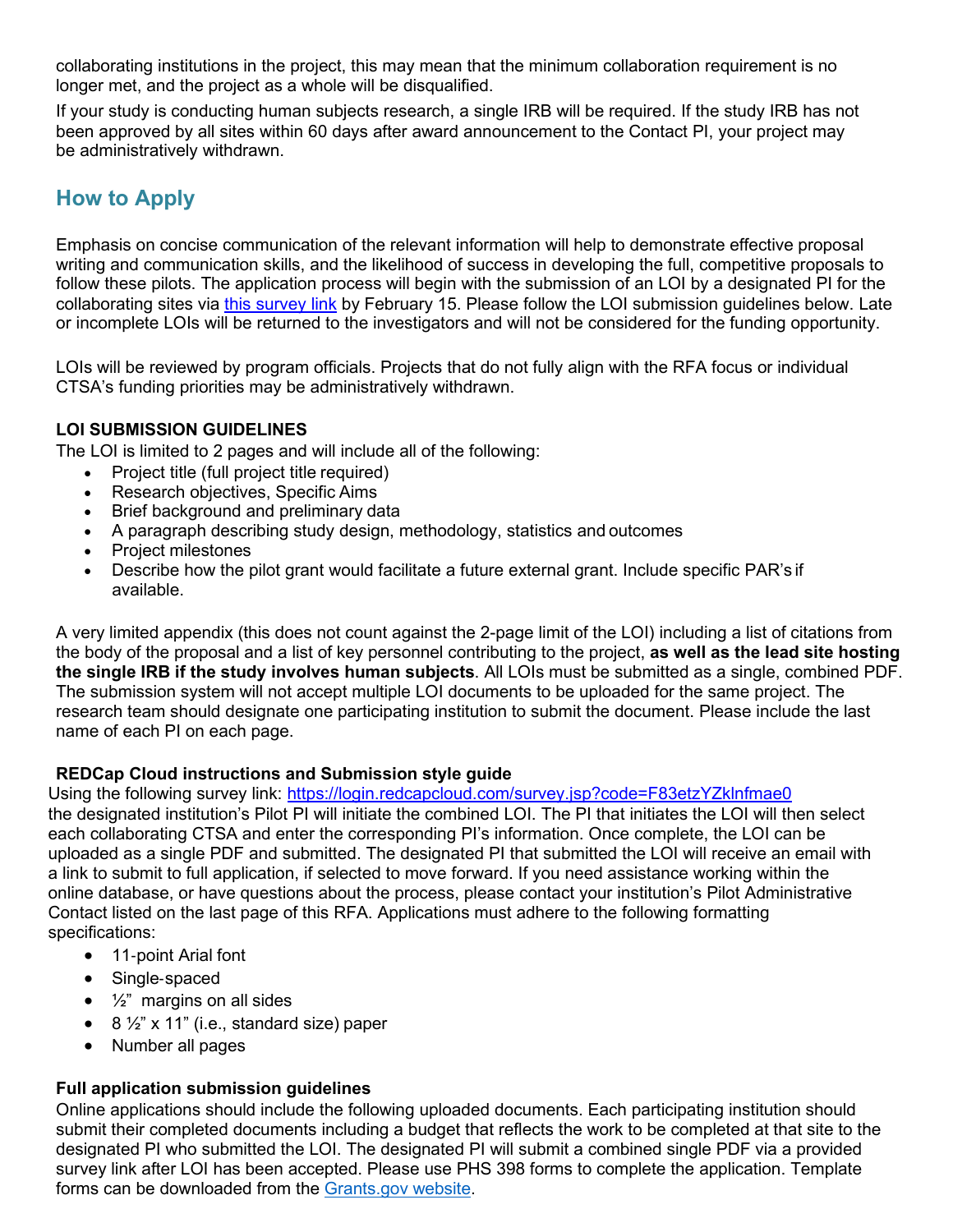- 1. Cover Letter signed by each participating investigator
- 2. Research Plan (≤5 pages, in the following order, use PHS 398 Form page 2):
	- a. Specific aims
	- b. Background and significance
	- c. Preliminary studies
	- d. Research design and methods *Note: this does not include references. References can be placed at the end of the Research Plan and will not be counted towards the page limits*
- 3. NIH Biographical Sketches for each investigator (formatting [instructions\)](https://grants.nih.gov/grants/forms/biosketch.htm)
- 4. Detailed Budget include an itemized table of the budget [\(PHS 398, Form Page](https://grants.nih.gov/grants/funding/phs398/fp4.PDF) 4)
- 5. Budget Justification describe in detail the justification for each budgeted item [\(PHS 398, Form](https://grants.nih.gov/grants/funding/phs398/fp5.pdf)  [Page](https://grants.nih.gov/grants/funding/phs398/fp5.pdf) 5)
- 6. Specific plan to obtain extramural funding including a timeline of grant submission (≤2 pages)
- 7. Letters of Support: if applicable

*Note: No appendices are allowed in the full application – additional documents may be required during the Just in Time Period listed in the Application Deadline section*

**Each collaborating site must submit a single PDF in a combined online application. Please include the investigator's name on each page.** Each collaborating Principal Investigator will work together on a single combined application. One PI will receive the submission link to submit the combined application by **March 14, 2022 by 5:00pm Central Time.** Applications that are late or do not adhere to the instructions may be administratively denied. If you need assistance working within the online database, or have questions about the process, please contact your institution's Pilot Administrative Contact below.